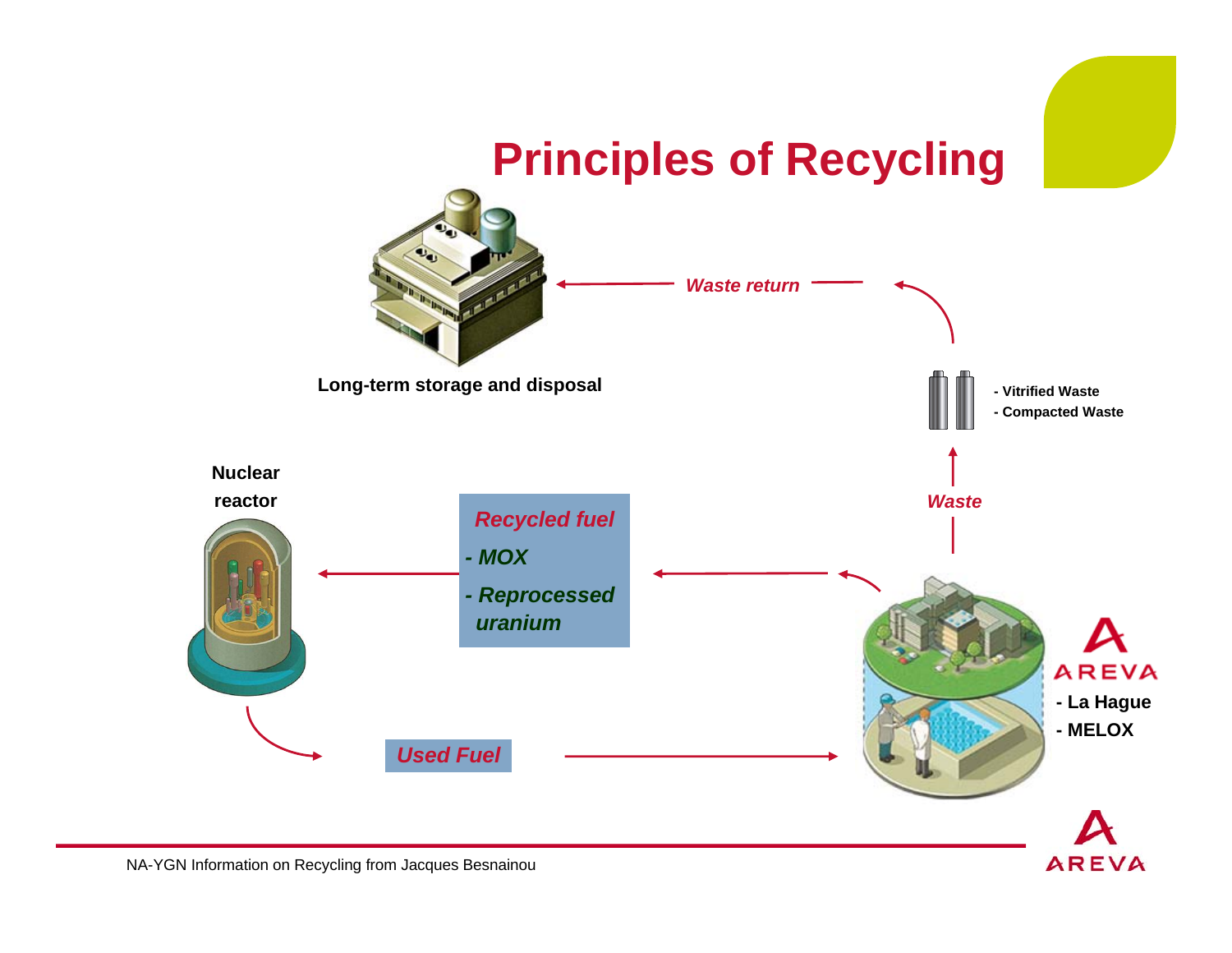# **Why Recycling?**

#### **Natural resources savings**

- ♦ **Used fuel contains 96% of reusable materials**
- ◆ **Up to 25% natural uranium savings**





#### **Improved ultimate waste management**

- ◆ ◆ Volume of ultimate waste divided by 5
- ♦ **Waste toxicity divided by 10**
- ◆ **Standard, specifically designed waste forms and containers**

**While ensuring Health, Safety and Environmental protection**

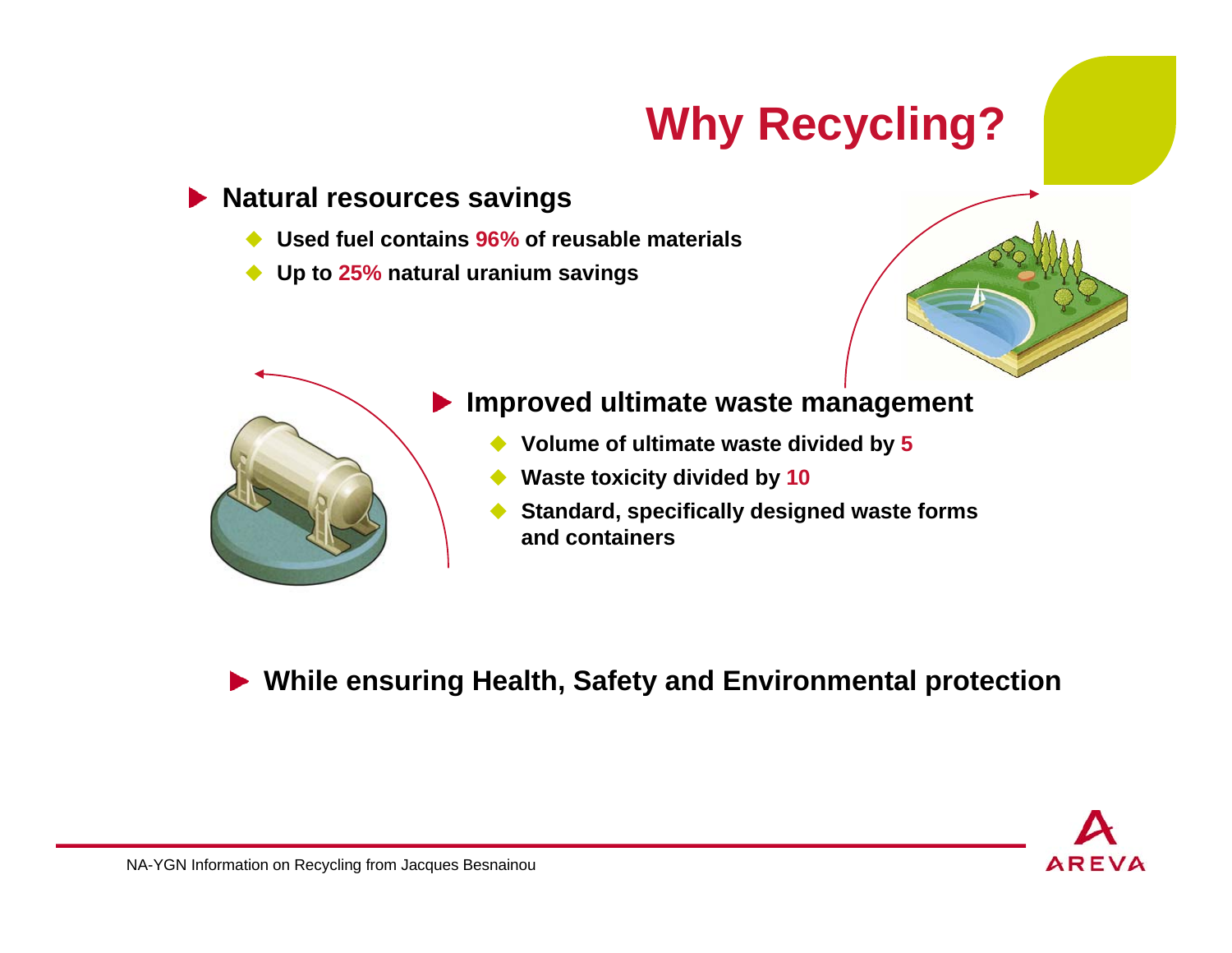### **Canister feed cell of vitrification facility**





NA-YGN Information on Recycling from Jacques Besnainou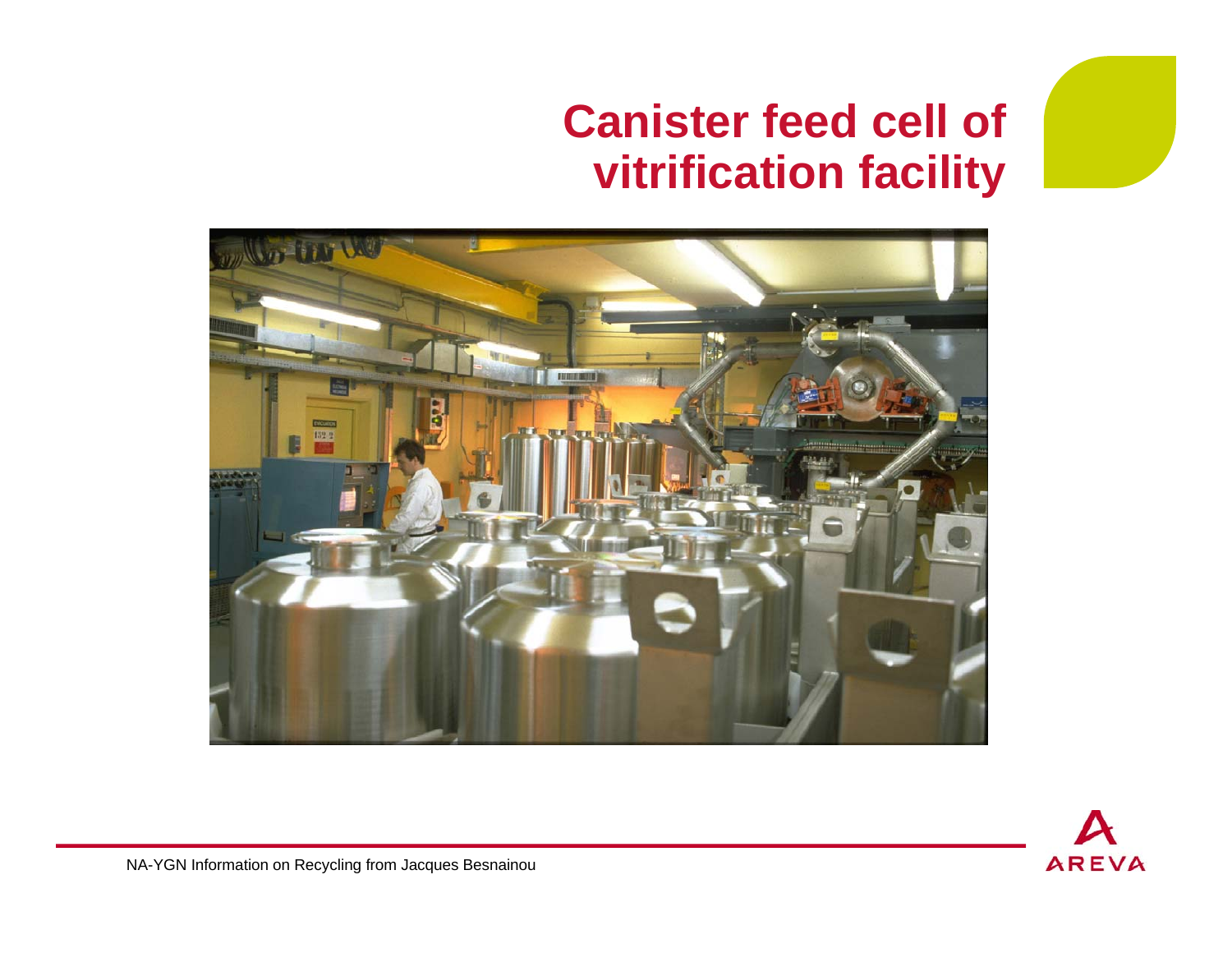# **Cutaway of Vitrified Glass Canister**





NA-YGN Information on Recycling from Jacques Besnainou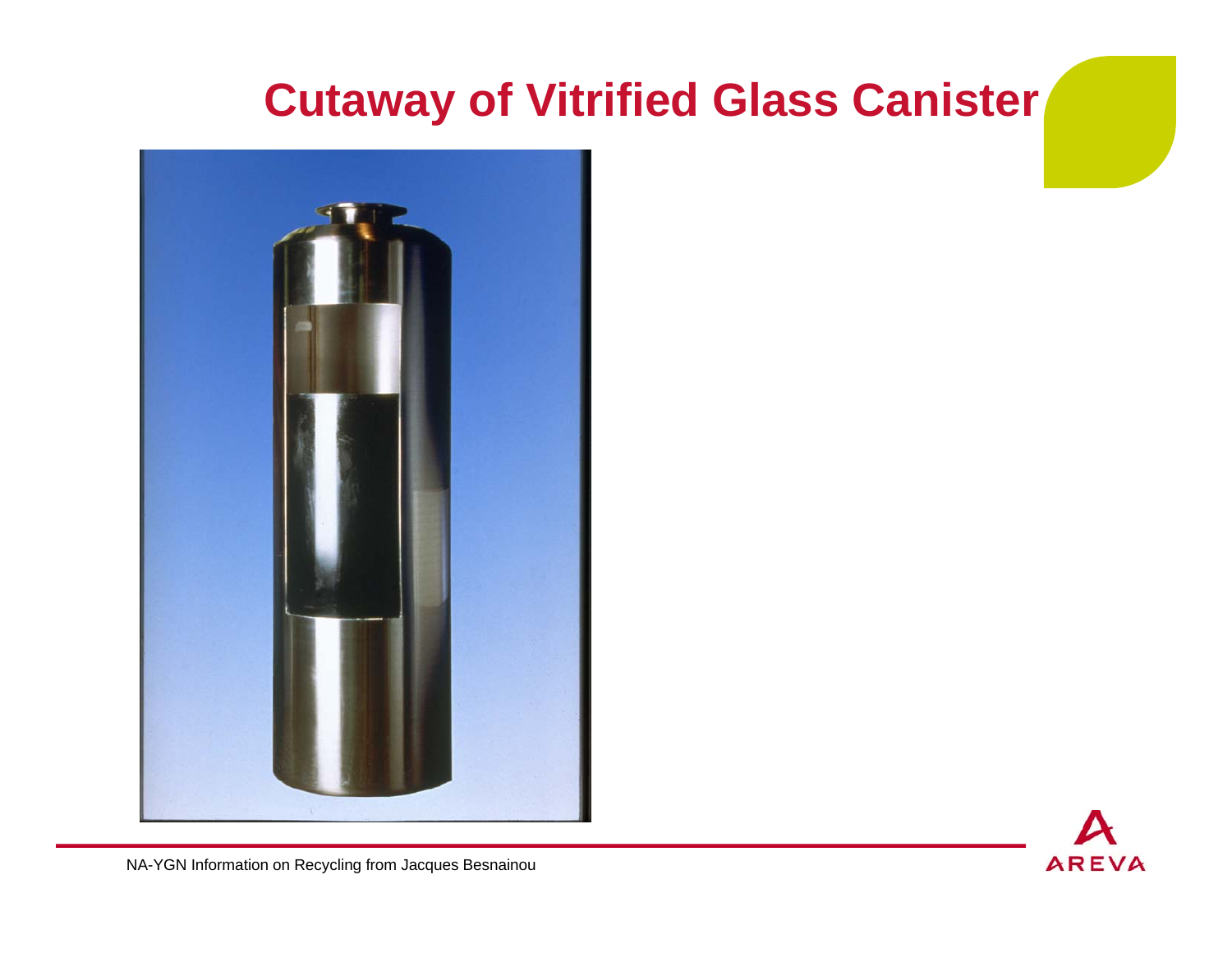## **Canister Lid Welding**



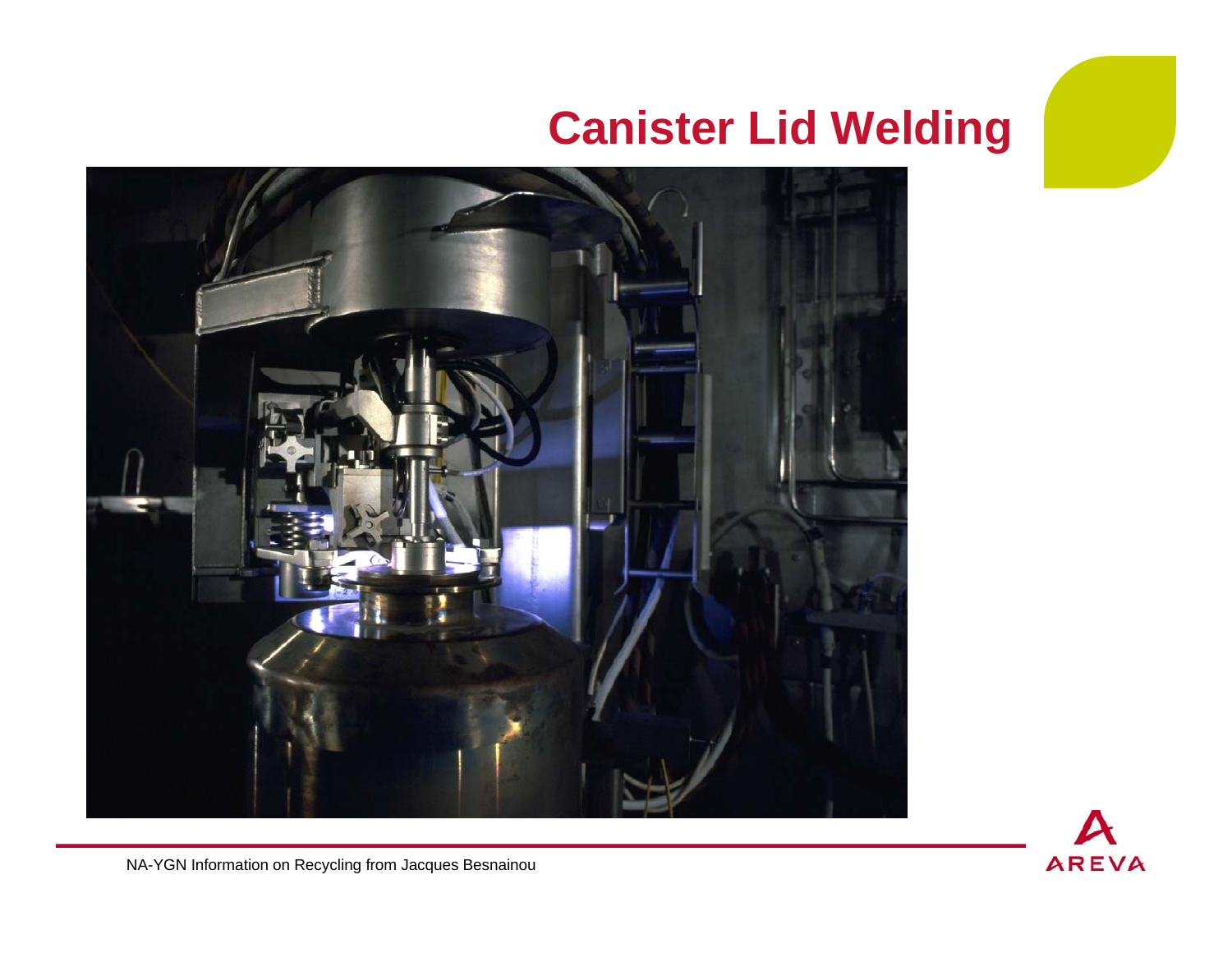# **Vitirification Hall at AREVA's La Hague Facility**